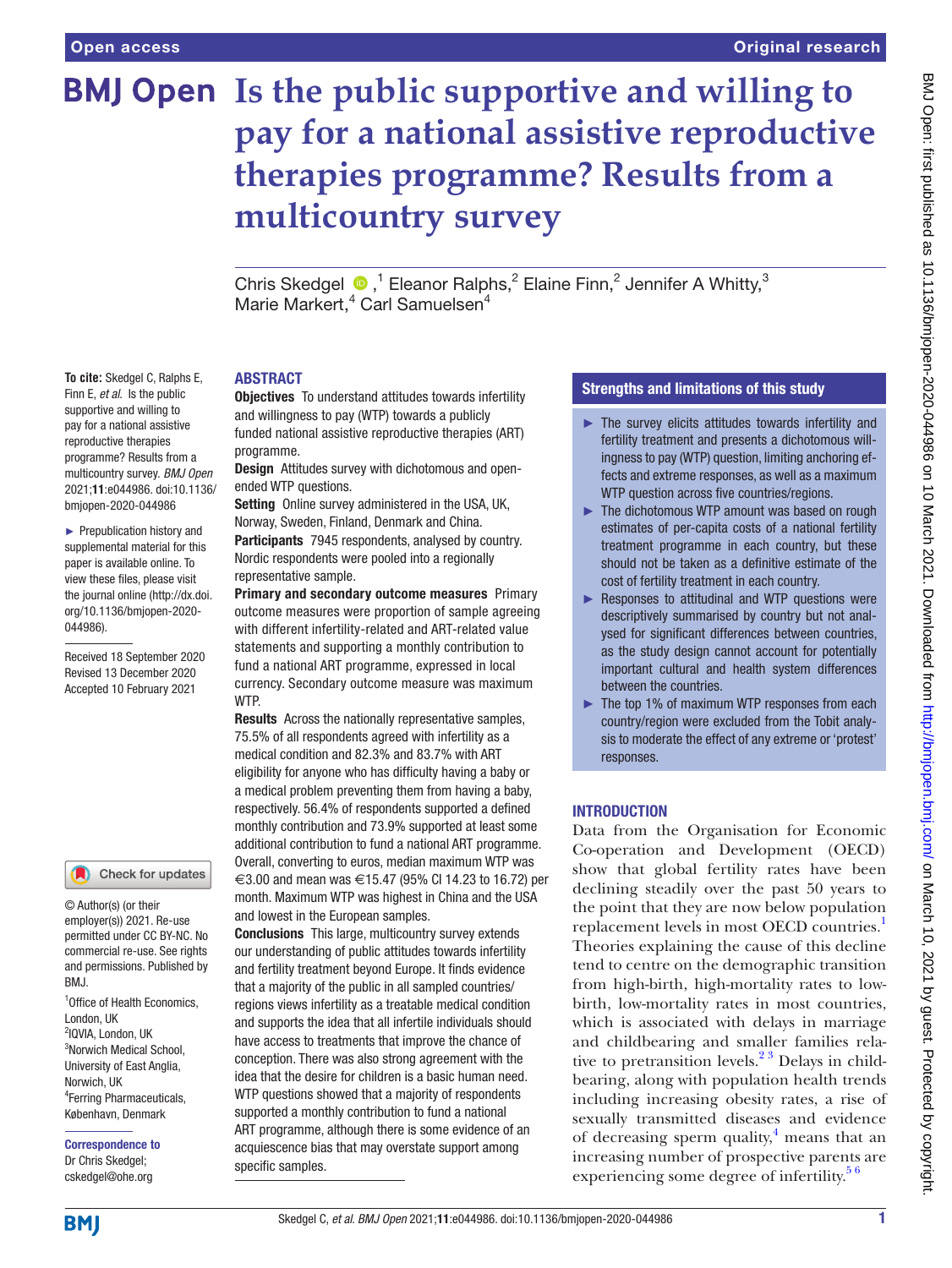## Open access

Boivin *et a*<sup> $\delta$ </sup> reviewed the studies of the prevalence of infertility and found 12-month infertility rates ranging from 3.5% to 16.7% in more developed countries. They also found that although an average of 56.1% of infertile individuals/couples *sought* medical care, only 22.4% actually *received* care. This gap highlights the barriers to patient access to fertility treatments, more specifically known as assistive reproductive therapies (ART).

As fertility rates decline, the proportion of elderly citizens in a population grows, leading to skewed population demographics, potential labour shortages and an increasing dependency ratio leading to increasing burdens on working age adults to maintain existing public services and benefits.<sup>[7](#page-7-5)</sup> To address declining fertility rates, governments are increasingly considering different elements of a 'population policy mix', including promoting access to ART for infertile individuals/couples. $57$  However, evidence on public support for national ART programmes, particularly in terms of willingness to pay (WTP), is limited. A key study by Rauprich  $et\ a^8$  $et\ a^8$  in Germany found that more than three-quarters of all respondents supported full or partial public coverage of ART, including respondents identifying as patients, reproductive care physicians, medical ethicists, social lawyers, 'health politicians' and the general public. They also reported that 57% of the general public (n=1005) supported a hypothetical  $\epsilon$ 1.50 per month increase in healthcare insurance premiums to fund a national ART programme in Germany. Support for public funding was strongly associated with views of infertility as a disease; that there is a need for assisted reproduction for infertile couples; and that every human should have the opportunity to have children.

A multicountry survey of public attitudes towards ART was conducted by Fauser  $et\ a\ell^{\theta}$  in six European countries (France, Germany, Italy, Spain, Sweden, UK; n=6110). Overall, they found that 93% of respondents supported at least one publicly funded cycle of ART and up to six or more funded cycles, with support peaking at between two and three cycles (28% and 23% of all respondents, respectively), although this support was not elicited in the context of a specific taxpayer contribution. Based on the substantial difference between general 'support' and a specific WTP observed by Rauprich *et al*,<sup>[8](#page-7-6)</sup> it is likely public WTP for such a programme will be lower than this general support. Other studies have explored patient WTP for  $\widehat{ART}$ ,<sup>10–14</sup> but a patient perspective is less useful than a public perspective when considering the value of a taxpayer-funded programme.

In this study, we sought to build on the results of Rauprich *et al*<sup>[8](#page-7-6)</sup> by seeking to understand public support and WTP for a nationally funded ART programme in five countries/regions: USA, UK, Spain, China and the Nordic region. In the following sections, we describe the methodology and results of a survey of nationally representative samples, including attitudes towards infertility and eligibility for ART and WTP a country-specific monthly contribution towards a national ART programme. We

find that support for this contribution varies by country and is significantly associated with respondent attitudes and demographics.

# **METHODS**

## Survey design

The online survey was administered in two parts. In the first part, a nationally representative sample of respondents were asked about their demographic characteristics, including age, income and any experience with infertility or ART treatment, as well as their attitudes towards infertility and fertility treatment. Respondents indicated agreement or disagreement with a series of statements about infertility and different ART eligibility criteria. Following these, respondents were asked to indicate their WTP a country-specific contribution each month to fund a national ART programme. In a follow-up question, respondents were asked the maximum amount they would be willing to pay as an open-ended question. Respondents who *were not* willing to pay the presented amount were constrained to an amount between zero and the threshold amount. Respondents who *were* willing to pay the presented amount were constrained to an amount greater than this figure.

The country-specific monthly contribution was calculated based on an assumption that all eligible infertility patients in a country in any year would receive an average of three funded cycles of in vitro fertilisation (IVF) or intracytoplasmic sperm injection (ICSI). This assumption is consistent with the support observed by Fauser  $et\ a t^p$  as well as the most common threshold for publicly funded cycles in European countries, although it varies between one and six cycles in different countries.[15](#page-7-9) The number of persons—female and male—likely to seek ART was based on estimates of reproductive age populations in each country and estimates of the prevalence of infertility and the probability of seeking fertility treatment from Boivin *et al.*<sup>[6](#page-7-4)</sup> The average cost per cycle of treatment was derived from country-specific estimates from IVF Worldwide, $16 \text{ updated to } 2020 \text{ costs using country-specific}$ price indices. The distribution of treatments (IVF or ICSI) within this overall average was based on treatment proportions observed in human fertility reports from UK and Sweden.<sup>17–19</sup> The calculated country-specific amounts are shown in [table](#page-2-0) 1 in local currency along with the equivalent sum in euros  $(\epsilon)$ . Only the local currency amount was shown to respondents; euros are included for comparability between countries/regions in the analysis of responses.

In the second part of the questionnaire, respondents who indicated that they had experience with infertility or ART participated in a discrete choice experiment (DCE) to elicit the relative importance of different aspects of ART, including effectiveness, adverse effects and cost. This manuscript focuses on the attitudes and WTP of the full sample, with the DCE results reported elsewhere.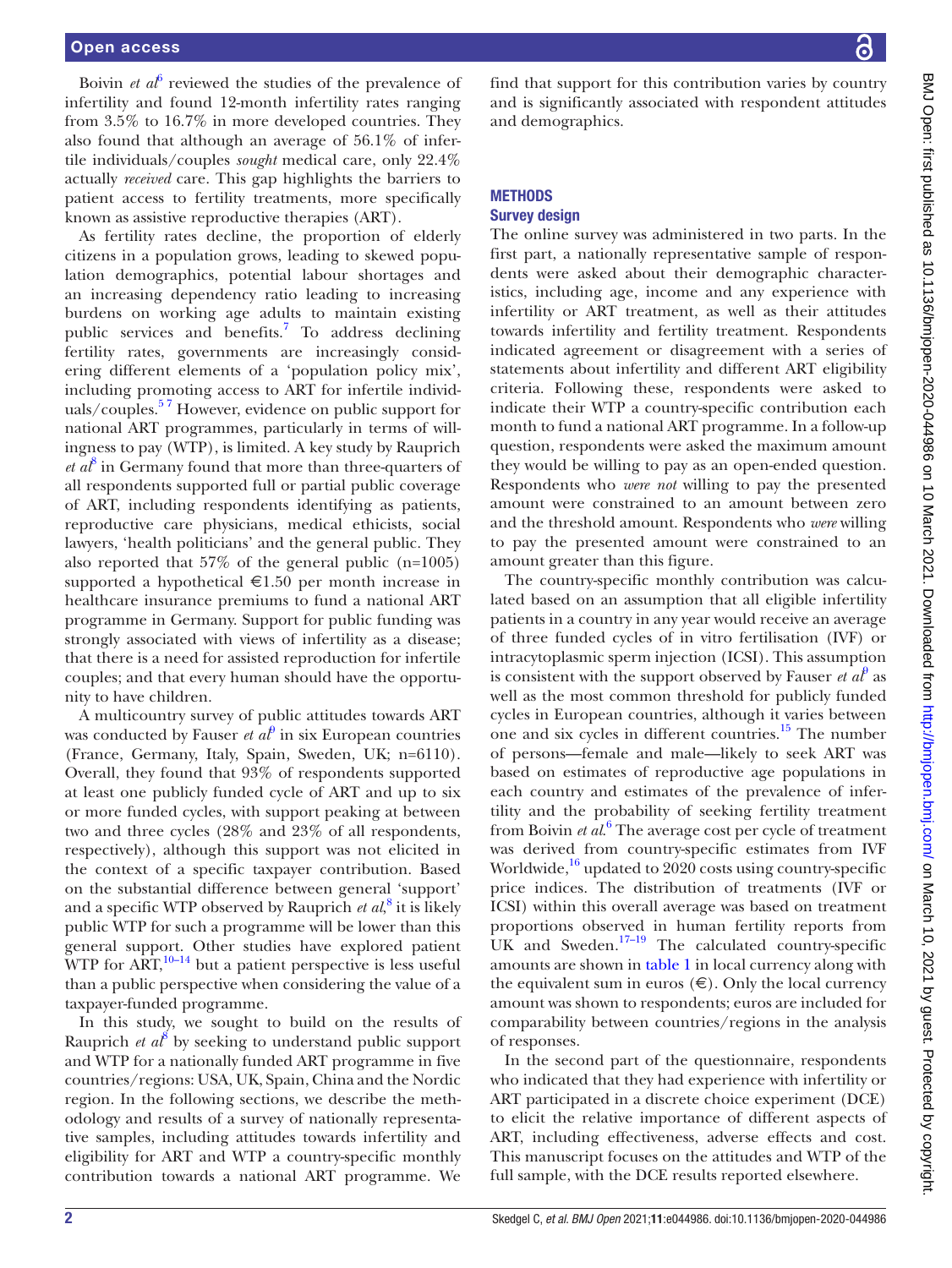<span id="page-2-0"></span>

| Willingness to pay per month thresholds and results by country/region<br>Table 1 |                                                        |                                                                   |                          |                                                                |                                  |  |  |  |  |  |
|----------------------------------------------------------------------------------|--------------------------------------------------------|-------------------------------------------------------------------|--------------------------|----------------------------------------------------------------|----------------------------------|--|--|--|--|--|
| Country                                                                          | <b>Dichotomous</b><br>WTP threshold,<br>local currency | <b>Dichotomous</b><br>WTP threshold $(\epsilon)$ WTP $(\epsilon)$ | <b>Median</b><br>maximum | Mean maximum WTP (95% CI), Mean maximum WTP<br>local currency* | (95% CI), $\epsilon^*$           |  |  |  |  |  |
| <b>UK</b>                                                                        | £2.42                                                  | 2.68                                                              | 1.11                     | £4.43 (3.51 to 5.35)                                           | 4.91 (3.89 to 5.93)              |  |  |  |  |  |
| <b>USA</b>                                                                       | US\$6.60                                               | 5.57                                                              | 4.22                     | US\$29.38 (24.27 to 34.49)                                     | 24.77 (20.46 to 29.09)           |  |  |  |  |  |
| Spain                                                                            | €2.49                                                  | 2.49                                                              | 3.00                     | €8.72 (7.26 to 10.19)                                          | 8.72 (7.26 to 10.19)             |  |  |  |  |  |
| China                                                                            | ¥22.51                                                 | 2.72                                                              | 4.61                     | ¥281.00 (246.71 to 315.28)                                     | 34.07 (29.91 to 38.23)           |  |  |  |  |  |
| Sweden                                                                           | <b>SEK50.18</b>                                        | 4.87                                                              | $1.94+$                  | See notet                                                      | 6.89 (5.74 to 8.04) <sup>+</sup> |  |  |  |  |  |
| <b>Denmark</b>                                                                   | DKK26.01                                               | 3.49                                                              |                          |                                                                |                                  |  |  |  |  |  |
| Finland                                                                          | €1.97                                                  | 1.97                                                              |                          |                                                                |                                  |  |  |  |  |  |
| Norway                                                                           | <b>NOK20.67</b>                                        | 1.94                                                              |                          |                                                                |                                  |  |  |  |  |  |
| Full sample‡                                                                     | $\overline{\phantom{a}}$                               |                                                                   | 3.00                     |                                                                | 15.47 (14.23 to 16.72)           |  |  |  |  |  |

Conversions as of 6 August 2020,<https://www.xe.com/>.

\*Estimates exclude top 1% of maximum WTP responses to trim outliers.

†The Nordic countries use a mix of currencies and cannot be summarised individually.

‡The full data set was used for the calculations of median WTP and the trimmed data set for the calculation of mean WTP.

DKK, Danish krone; NOK, Norwegian krone; SEK, Swedish krona; WTP, willingness to pay.

#### Patient and public involvement

There was no patient or public involvement in the design, conduct or reporting of this research. We intend to disseminate the results of this research via patient advocacy organisations.

#### Study population

Samples were recruited from survey panels maintained by Dynata in the USA, UK, Spain, China, Denmark, Sweden, Norway and Finland. These countries were chosen to represent a diverse, though by no means comprehensive, cross section of attitudes towards infertility and WTP for publicly funded fertility treatments.

Individuals who had registered to receive survey invitations from Dynata received an email inviting them to learn more about the study. Following the accompanying link took them to an online participant information sheet which outlined the purpose of the study and provided a voluntary link to the questionnaire. Respondents were required to check a box indicating their consent to participate in the survey before they could proceed to the questionnaire. Respondents who submitted a completed questionnaire were rewarded by the survey provider with 'points' that can be accumulated and redeemed for rewards. Potential respondents continued to be recruited until the predefined sample quotas were met.

A small convenience sample (n=25) was initially recruited from each country/region to pilot the survey. Respondents completed the survey and were then asked to rate the difficulty and length of the survey on a 5-point Likert scale, from very easy/short to much too difficult/ long. Dropout rates in each country were also tracked. The pilot identified an issue around the currency symbols presented to some respondents and this was corrected in the final version of the questionnaire. Ratings of the length and difficulty of the survey did not flag concerns

around the perceived length or difficulty, and dropout rates were comparable across the countries/regions in the sample. Based on these results, we proceeded to the main survey.

An age-gender representative sample was recruited from each country (or region, in the case of the Nordic countries), and this was supplemented by an 'over-sample' of reproductive age respondents to ensure additional statistical power for the DCE phase of the study. To ensure the representativeness of the sample, respondent quotas in each country were defined by gender and age group, and once a demographic quota for the WTP sample was filled, it was closed to respondents with the same characteristics. The oversample is excluded from the analysis of WTP to maintain national representativeness. Sample size in the main survey was informed by Dynata's advice on the number of respondents necessary to ensure reasonable demographic representativeness in each country.

#### Statistical analysis

All WTP analyses were based on the nationally representative sample. Due to the small populations of the individual Nordic countries, participants from these countries were pooled into a combined Nordic sample that was representative of the region rather than the individual countries. This seemed justifiable given similarities in the way the healthcare is organised and funded, as well as expectations of similar ethical values, across these countries.

Responses to the demographic and attitudinal questions were descriptively summarised by country but not analysed for significant differences between countries. For the analysis of dichotomous WTP, a logistic model was used to analyse the impact of individual demographics and attitudes on individual WTP the threshold amount. For the analysis of maximum WTP, a Tobit model was used to account for the fact that the dependent variable was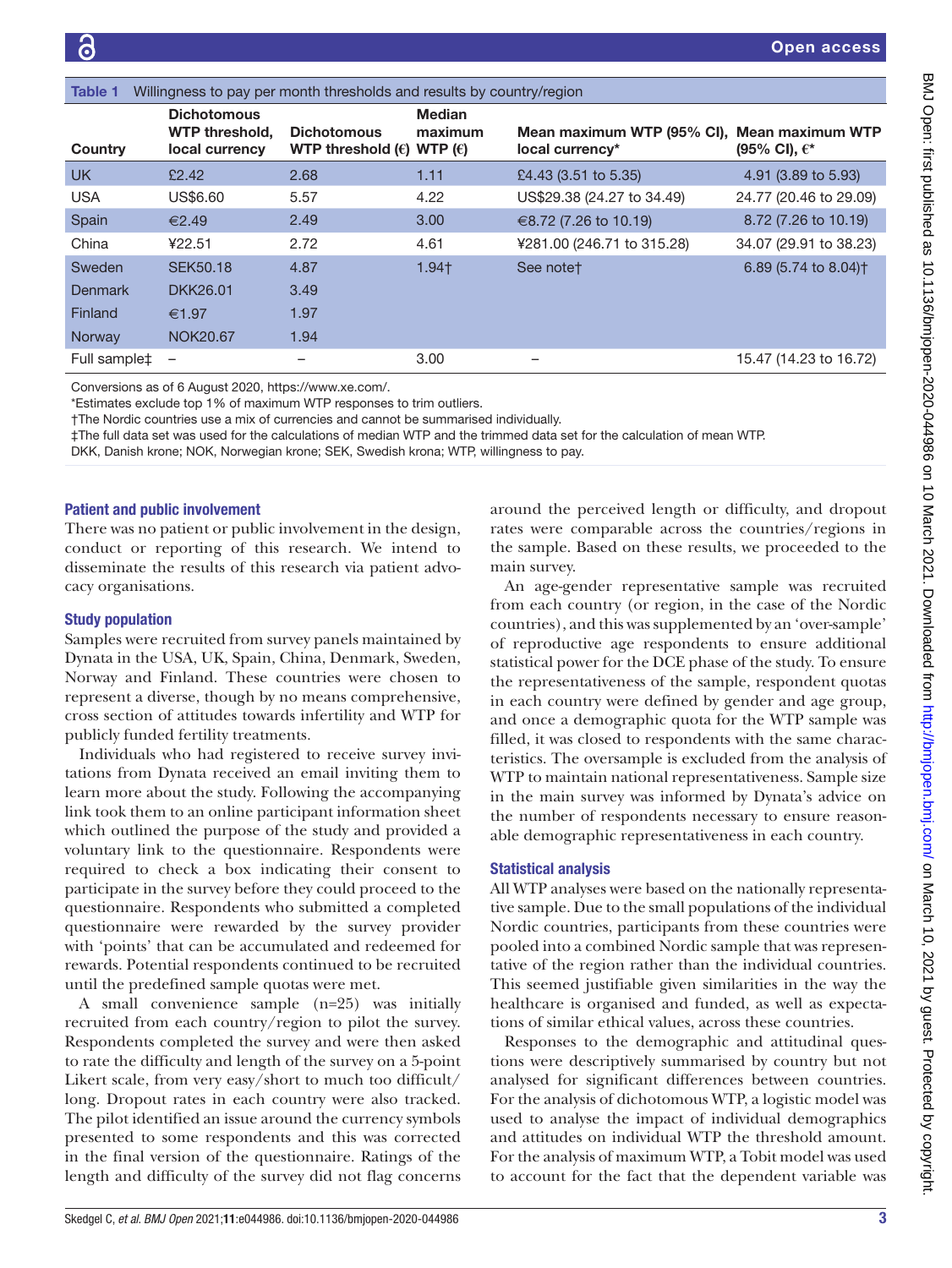<span id="page-3-0"></span>

| Respondents and characteristics by country/region<br>Table 2 |                      |             |                                            |                                 |                                 |                                       |                                            |  |  |  |  |
|--------------------------------------------------------------|----------------------|-------------|--------------------------------------------|---------------------------------|---------------------------------|---------------------------------------|--------------------------------------------|--|--|--|--|
| <b>Country or</b><br>region                                  | Total<br>respondents | $%$ female* | % married<br>or long-term<br>relationship* | $%$ tried<br>to have a<br>baby* | $%$ tried $\geq$ 12<br>months*t | % received<br>medical<br>assistance*† | $%$ successful<br>following<br>treatment*† |  |  |  |  |
| China                                                        | 1524                 | 46.5        | 84.4                                       | 79.7                            | 61.2                            | 40.3                                  | 85.4                                       |  |  |  |  |
| <b>Nordics</b>                                               | 1894‡                | 50.1        | 63.7                                       | 65.9                            | 29.6                            | 15.3                                  | 67.6                                       |  |  |  |  |
| Spain                                                        | 1512                 | 51.0        | 76.0                                       | 69.1                            | 48.6                            | 30.5                                  | 74.7                                       |  |  |  |  |
| UK                                                           | 1513                 | 51.0        | 70.5                                       | 64.3                            | 37.4                            | 15.6                                  | 73.1                                       |  |  |  |  |
| <b>USA</b>                                                   | 1502                 | 52.3        | 67.7                                       | 61.3                            | 40.0                            | 25.2                                  | 76.2                                       |  |  |  |  |
|                                                              |                      |             |                                            |                                 |                                 |                                       |                                            |  |  |  |  |

\*All proportions exclude respondents who declined to answer.

†Conditional on having tried to have a baby.

‡Denmark 512; Finland 512; Norway 360; Sweden 510.

meaningfully censored at zero and therefore not normally distributed. A Tobit model accounts for censoring in estimates of the regression coefficients and their SEs. The top 1% of WTP responses from each country/region were excluded from the Tobit analysis to trim extreme outliers. Each country/region was analysed separately and statistical significance was judged at the 0.05 level.

#### **RESULTS**

The survey was administered online in February 2020 and there were a total of 7945 respondents in the age-gender nationally representative WTP samples. The number of respondents by country is summarised in [table](#page-3-0) 2 along with key characteristics. The age distribution of respondents was similar between countries and the most notable difference was in the proportion of respondents over the age of 60. Older respondents represented roughly 20% of the sample from the Nordics, UK and USA, 14% of the Spanish sample and 7% of the Chinese sample. Comparison with national age-gender distributions (see [online](https://dx.doi.org/10.1136/bmjopen-2020-044986) [supplemental figure 1](https://dx.doi.org/10.1136/bmjopen-2020-044986)) showed a reasonable correspondence between national and sample age-gender distributions, although females older that 60 were relatively under-represented in all samples, particularly in Spain and China. Males older than 60 were also relatively underrepresented in some samples, but to a lesser extent than females.

#### Attitudes towards infertility and ART eligibility

Respondent attitudes towards infertility are summarised in [figure](#page-3-1) 1. In general, there was strong support for statements that infertility is a medical condition (but not an illness), that the desire for children is a basic human need, that the opportunity to have children should be available to everyone and that the infertile should have access to treatments that improve the chance of pregnancy. Support for ART eligibility by recipient characteristics is summarised in [figure](#page-4-0) 2. Overall support was highest for persons with a medical problem preventing them from having a baby and lowest for those who already have one or more children or have previously received ART. Finally, support for ART eligibility by recipient age

and sex is summarised in [figure](#page-4-1) 3. Support peaked for patients between 30 and 39 years old, with support for older patients higher than for younger patients. Support for female eligibility was slightly but statistically significantly higher than for males in all countries/regions.

#### Dichotomous WTP

Overall, 56.4% of respondents were willing to pay the country-specific contribution. WTP was highest in China (78.9% of respondents) and Spain (61.9%) while slightly less than half of all respondents supported the increase in the USA, Nordics and UK (48.8%, 47.6% and 46.7%, respectively). The proportion willing to make *some* contribution, even if it was less than the country-specific amount, was 73.9% across the sample, ranging from



<span id="page-3-1"></span>Figure 1 Attitudes towards infertility. Illness: 'Infertility is an illness'. Medical condition: 'Infertility is a medical condition'. Personal matter: 'Infertility is a personal matter and it is ethically wrong to treat it as a medical condition'. Basic human need: 'The desire for children is a basic human need'. Opportunity: 'The opportunity to have children should be available to everyone'. Better off: 'Society is better-off if more people can have children'. Access: 'Infertile women and men should have access to treatments that improve their chances of pregnancy'.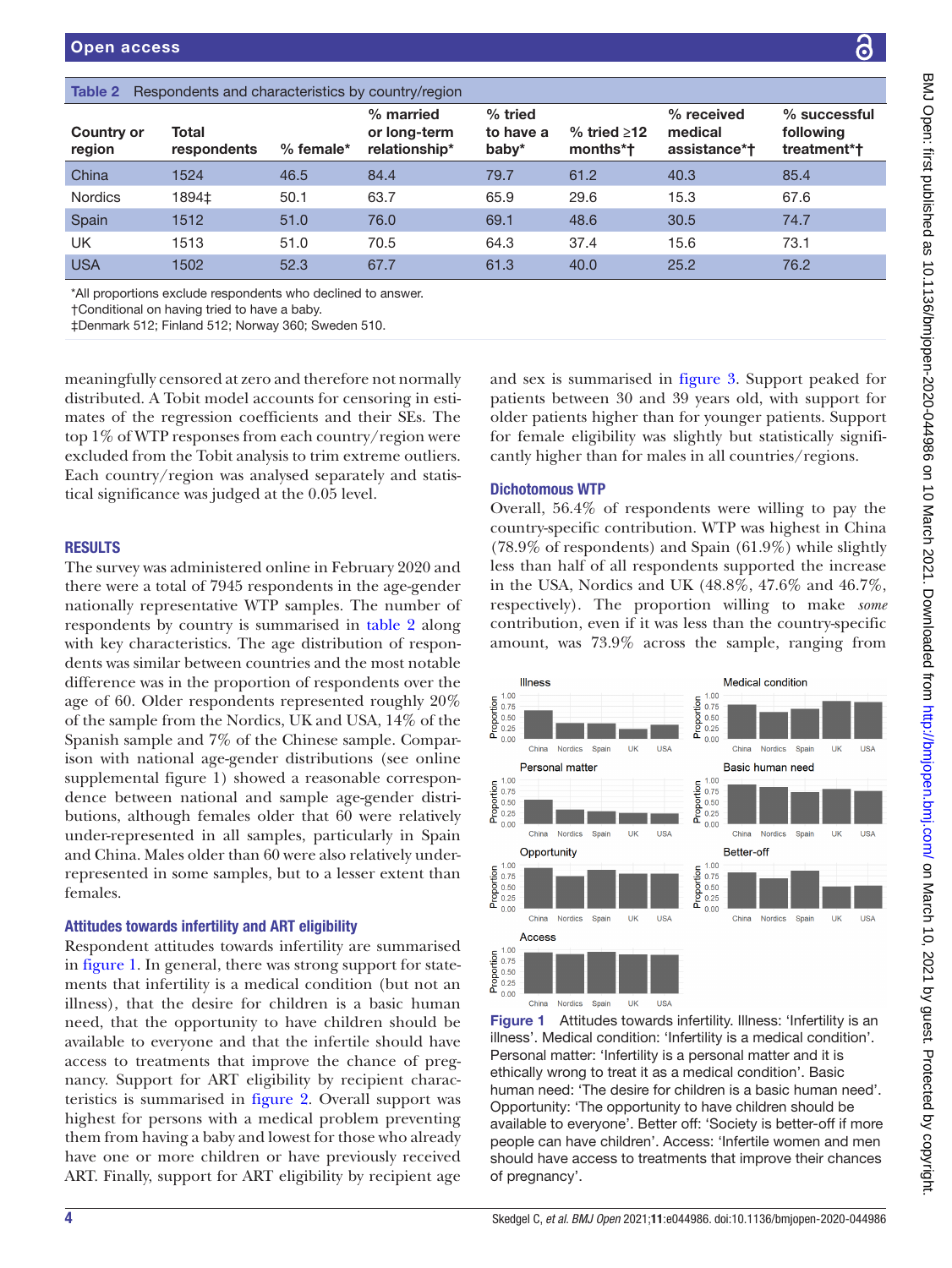Reg

China

Nordice

ÜK

 $1182$ 



ular among the USA and China samples. Results of the Tobit regression of maximum WTP with respect to respondent characteristics, attitudes towards infertility and attitudes towards eligibility are illustrated in [figures](#page-4-2) 4–6, respectively. Detailed regression results by parameter and country/region are available in the [online supplemental](https://dx.doi.org/10.1136/bmjopen-2020-044986) material. [Figure](#page-4-2) 4 shows that maximum WTP was positively and significantly associated with having received fertility treatment in the past or knowing someone who had, and negatively associated with the respondent's age. Women tended to have a lower maximum WTP than men, controlling for education and income. [Figure](#page-5-0) 5 shows that the associations between attitudes towards infertility and maximum WTP were heterogeneous between national samples. In particular, USA and China tended to move in opposite directions. The greatest divergence was in the association between maximum WTP and the statement that all people deserve an opportunity for children. Agreement dramatically *increased* maximum WTP in the USA but dramatically *decreased* maximum WTP in China. Finally, [figure](#page-5-1) 6 shows that supporting eligibility for anyone who

![](_page_4_Figure_3.jpeg)

<span id="page-4-2"></span>Figure 4 Drivers of maximum willingness to pay (WTP) by respondent characteristics. Figure excludes primary education category due to small n. ART, assistive

93.4% in China to 65.9% in the Nordics (Spain 74.1%; USA 70.5%; UK 67.3%).

Medical problem

 $1.00$ 

 $\frac{1}{2}$  0.75<br>  $\frac{1}{2}$  0.50<br>  $\frac{1}{2}$  0.25

 $0.00$ 

 $1.00$ 

 $\frac{5}{2}$  0.75<br>  $\frac{0.50}{0.25}$ 

 $0.00$ 

 $1.00$ 

 $0.75$ 

 $0.50$ 

 $0.25$ 

 $0.00$ 

Proportion

Children

China

Low chance

Nordics

The predictors of agreement with the dichotomous WTP question were similar to the drivers of maximum WTP, discussed in more detail below.

## Maximum WTP

therapies.

ခြ

 $1.00$ 

 $\frac{5}{2}$  0.75<br>  $\frac{0.75}{2}$ 

 $\frac{6}{6}$  0.25

 $0.00$ 

 $1.00$ 

 $\frac{6}{2}$  0.75<br>  $\frac{6}{2}$  0.50<br>  $\frac{1}{2}$  0.25

 $0.00$ 

 $1.00$ 

 $0.75$ 

 $0.50$ 

 $0.25$ 

<span id="page-4-0"></span> $0.00$ 

Proportion

China

China

Difficulty

China Nordics Spain

**Nordics** 

Nordics Spain

Children via ART

No spouse/partner

 $\overline{\mathbf{u}}$ **USA** 

 $\overline{1}$ **USA** 

**UK USA** 

Spair

Maximum WTP by country/region is presented in [table](#page-2-0) 1, expressed in local currency and euros for comparability, and shows that respondents from USA ( $€24.77$ 

![](_page_4_Figure_9.jpeg)

<span id="page-4-1"></span>Figure 3 Support for eligibility by recipient age and sex. has difficulty conceiving, and those without a spouse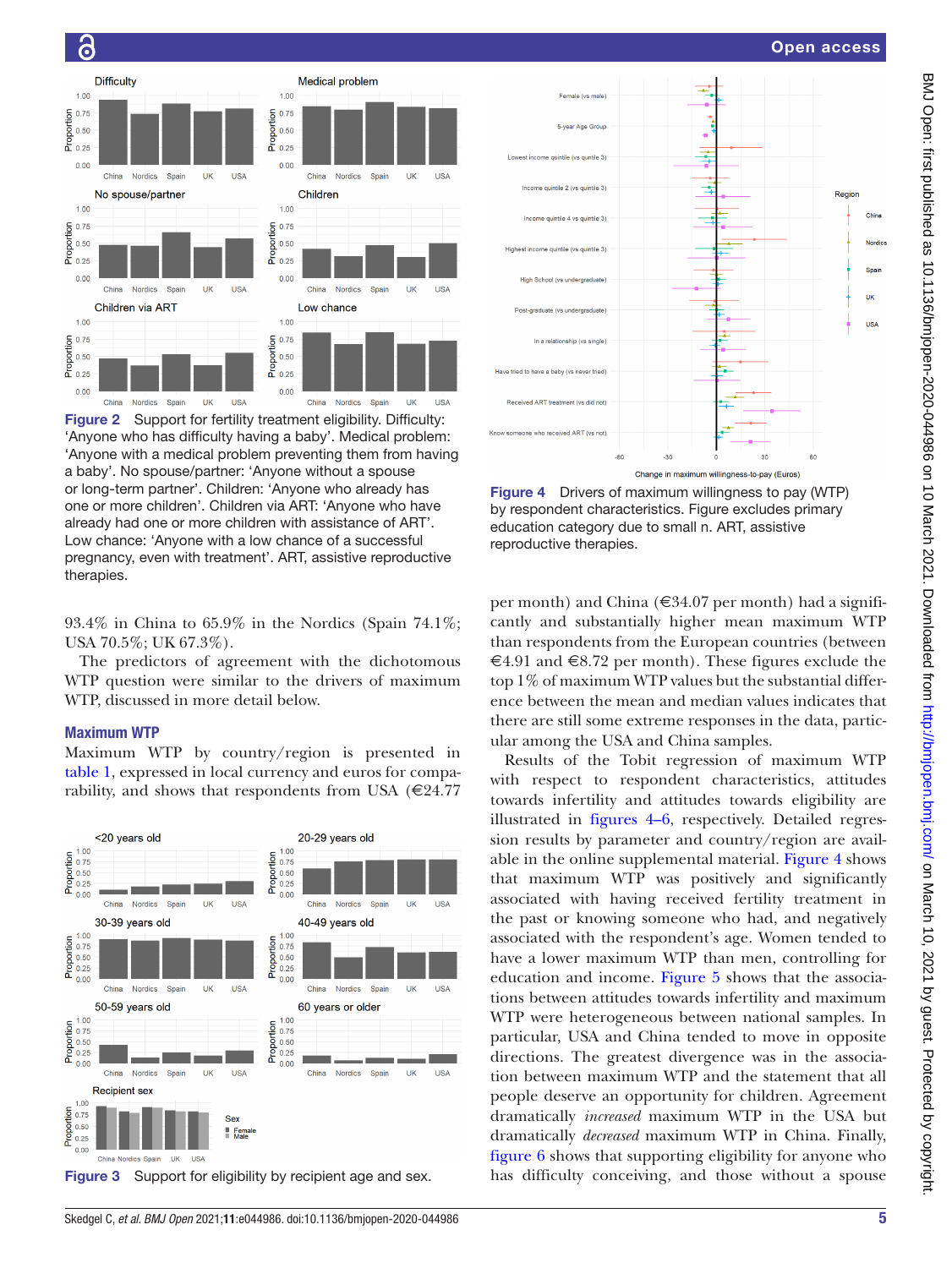![](_page_5_Figure_1.jpeg)

<span id="page-5-0"></span>Figure 5 Drivers of maximum willingness to pay (WTP) by attitudes towards infertility (vs disagree). ART, assistive reproductive therapies.

or long-term partner, was associated with a significantly greater maximum WTP in almost all countries.

#### **DISCUSSION**

Our large, multicountry study found that a majority of respondents in our age-gender nationally representative

![](_page_5_Figure_6.jpeg)

<span id="page-5-1"></span>Figure 6 Drivers of maximum willingness to pay (WTP) by agreement towards eligibility (vs disagree). ART, assistive reproductive therapies.

public samples agree with infertility as a medical condition and support the idea that all infertile individuals should have access to treatments that improve the chance of conception. A majority was also in agreement with the idea that the desire for children is a basic human need. Importantly, the WTP questions showed that respondents also supported some increase in their taxes or insurance premiums to fund a national ART programme. A majority of respondents in China and Spain supported a contribution that could fund an average of three cycles of ART for anyone with infertility, as part of a publicly funded national programme. Support for this specific amount was weaker in the other countries but there was a majority support for at least *some* public contribution to a national ART programme.

This survey extends our understanding of public attitudes towards infertility and WTP for publicly funded treatments beyond the strictly European context of previous studies $89$  by including the USA and China, countries with very different demographic and fertility profiles from Europe, and potentially different views on infertility and public funding for ART. We followed Rauprich  $et\ a^8$  $et\ a^8$  in the design of our WTP questions in eliciting dichotomous WTP for a specific monthly contribution to support a national ART programme. Their finding of 57% public WTP was very similar to the 56% overall proportion we observed, supporting the robustness of this finding, although it is important to note that this level of support was not evenly distributed across all countries in our sample. Like Rauprich *et al*<sup>[8](#page-7-6)</sup> and Fauser *et al*,<sup>[9](#page-7-7)</sup> we also find strong agreement for the notion that all persons who have difficulty conceiving should be able to access ART and that this support drops for those who already have one or more children. Our respondents were consistent in giving greater support to recipients aged 30–39 over other age groups, particularly recipients less than 20 or older than 50, and in showing a slight preference for female over male recipients. Most respondents favoured access for anyone having trouble conceiving, regardless of the probability of success, although support fell for people who already had children (with or without ART).

Interestingly, agreement with eligibility for respondents not in a long-term relationship—a potentially controversial statement—was associated with a statistically significantly higher maximum WTP in every sample except the UK (where it was positive but insignificant). Eligibility for those not in a long-term relationship was supported by just over half of the respondents in the sample, although it was notably higher in Spain and the USA. We speculate this view may represent a strong personal belief in universal access to ART and this is reflected in a higher WTP for a national programme, but further qualitative research would be required to confirm this hypothesis.

Substantive cultural and health system differences between the countries in the study make direct comparison between national samples difficult, and the study design did not allow us to control for these factors. However, some crude country-specific results do stand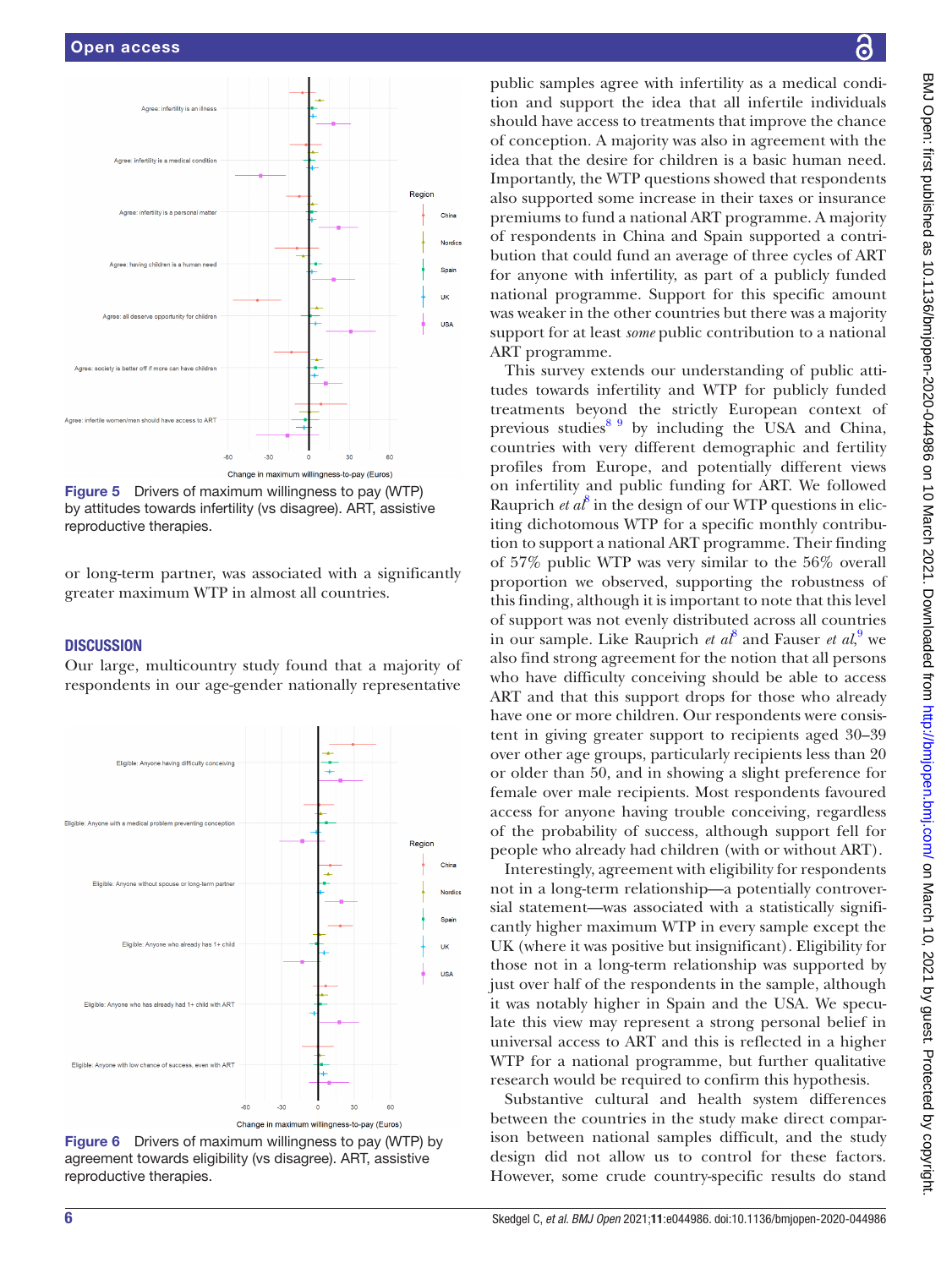out. Most clearly, the US and Chinese samples stand out from the others in terms of their maximum WTP towards a publicly funded ART programme. However, some of the key drivers of this maximum WTP differed between the two samples. The association between maximum WTP and agreement with eligibility for individuals who already had one or more children was strongly *positive* in the Chinese sample but *negative* in the US sample. The reverse pattern was seen with respect to agreement with the statement that all persons deserve an opportunity for children, where the association was strongly negative in the Chinese sample and strongly positive in the US sample. A similar but less extreme pattern was seen around the association between agreement that society is better off if more people can have children: agreement was associated with a lower maximum WTP in the Chinese sample and a positive WTP in the US sample. The negative association between maximum WTP and agreement with greater opportunities for children in the Chinese sample may represent something of a protest response, if these respondents felt it should be the state's responsibility to pay for fertility treatment and were therefore less willing to support a specific levy for such treatments. This is speculation, but these patterns do highlight differences in cultural attitudes towards aspects of infertility and, arguably, the role of public funding of ART, between countries in the study.

More than half of the Chinese respondents expressed support for the notion of infertility as a medical condition *and* as a personal matter that should not be treated as a medical condition. This contradictory result, combined with a high degree of support in the dichotomous WTP question, may suggest some degree of acquiescence, or 'yea-saying', bias among Chinese respondents, by which some respondents have a tendency to favour positive responses[.20](#page-7-12) However, there was also a slightly higher proportion of younger respondents in the Chinese sample relative to the other counties, and this was associated with a higher WTP relative to older age groups. More broadly, [table](#page-3-0) 2 suggests a high proportion of respondents across all countries reported having tried to have a baby and having received medical assistance, particularly in the Chinese sample. These rates suggest that individuals with experience with ART may have been more motivated to participate in the survey and therefore may be overrepresented in the sample.

The potential for hypothetical or protest responses is a limitation of most contingent valuation (WTP) studies.[21 22](#page-7-13) Other studies of WTP in the context of infertility have attempted to elicit maximum WTP from a recipient perspective and have reported strong start point or framing effects using payment card and open-ended elicitation formats.<sup>[10–13](#page-7-8)</sup> We sought to minimise these sources of bias by eliciting dichotomous WTP for a small, monthly figure rather than a larger and potentially more abstract annual figure. We also framed the question around a concrete and policy-relevant figure rather than attempting to elicit naive maximum WTP

values. We believe this more conservative approach to estimating WTP enhances the robustness of the results. We caution that our subsequent estimates of maximum WTP are likely to be anchored on the figure presented in initial dichotomous question. We also trimmed the top 1% of maximum WTP values to reduce the impact of extreme responses, although the substantial difference between mean and median maximum WTP indicates that some extreme values remain. This highlights the tension between excluding implausible or protest responses without imposing research expectations and respecting individual rationality.[23](#page-7-14) In the absence of an objective indication that a specific response may be irrational or unconsidered, we chose to include the broadest sample possible. We note that dichotomous and maximum WTP increased with respondent income quintile, consistent with economic theory and supporting the face validity of the results.

An additional limitation is that our estimates of the percapita cost of national ART programmes in the different study countries, which encompass very different health systems and funding mechanisms, are relatively crude. The estimates were further complicated by the wide range of public and private prices for ART in most countries. The purpose of these calculations was not to estimate a percapita cost of an ART programme in each country but to generate reasonably comparable reference points to estimate dichotomous WTP in each country. It is likely that the precise per-capita cost of a national ART programme in any specific study country will be more or less than the sum we presented to respondents. This is particularly true for the Nordic estimate, which is not specific to any of the component countries. Future research should seek to more precisely estimate the cost of national ART programmes based on country-specific ART cost per cycle and rates of infertility and care seeking. This last parameter is itself likely to be dependent on the existence of publicly funded treatment options, further complicating the estimation.

Fertility rates in most wealthy countries have fallen below population replacement levels and governments are having to consider different aspects of their 'population policy mix', including improving access to  $\text{ART}^{157}$ This study builds on previous findings and confirms strong support for the principle of universal ART access for all infertile individuals across all the countries in the survey. Importantly, it also demonstrates that most respondents support at least some increase in their taxes or insurance premiums to fund this access.

Acknowledgements Employees of Ferring Pharmaceuticals participated as authors in the study and contributed to the design of the questionnaire, the interpretation of data, and the drafting and review of the manuscript. Ferring Pharmaceuticals approved the decision to submit the manuscript.

Contributors This work was a joint effort. All authors (CSk, ER, EF, JAW, MM, CSa) made substantial contributions to the conception of the study and the design and wording of the questionnaire. CSk, ER, EF and MM developed the estimates of the cost of ART in each country. CSk, ER and EF contributed to the data analysis and visualisation. All authors (CSk, ER, EF, JAW, MM, CSa) contributed to the